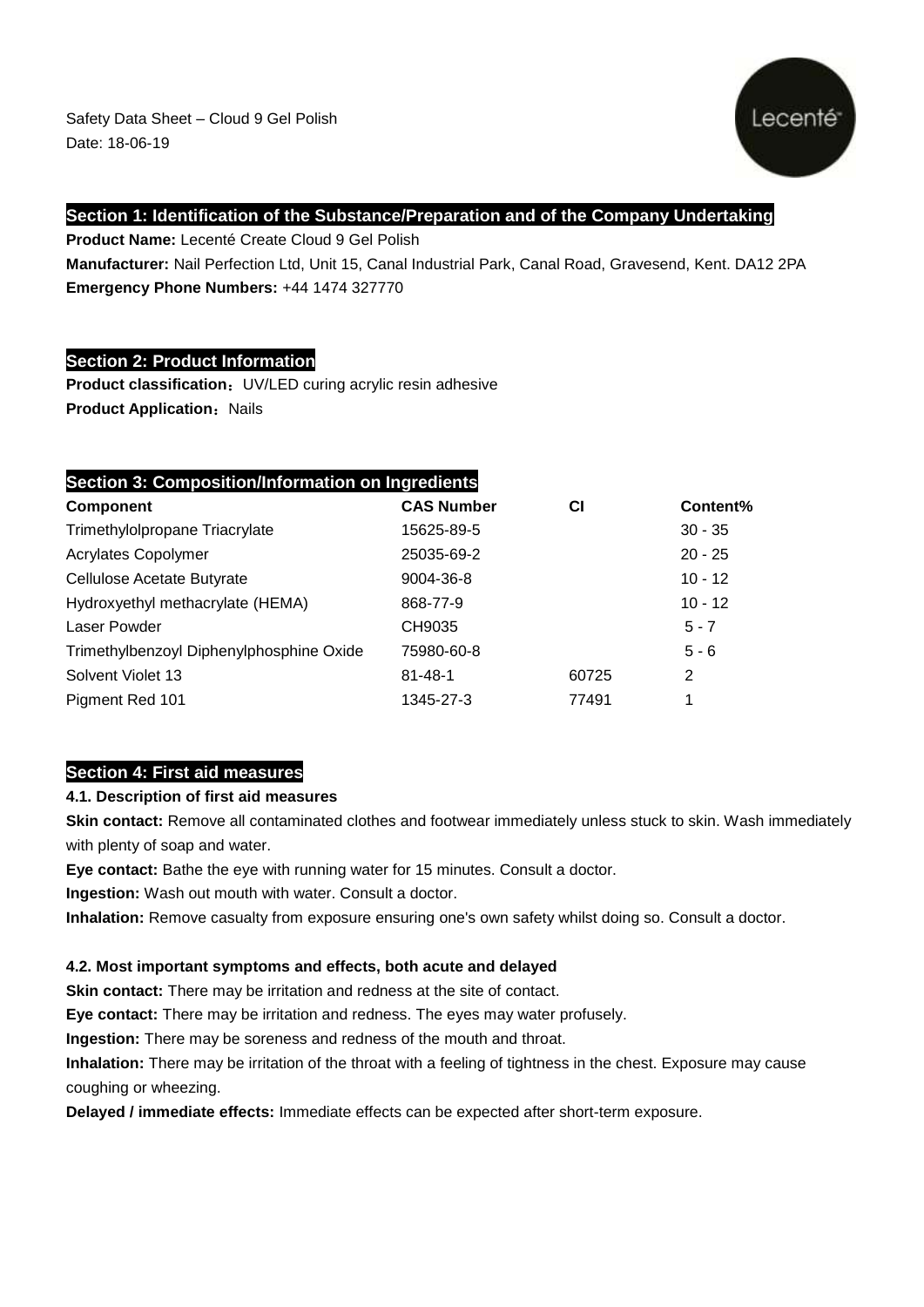

#### **Section 5: Fire-fighting measures**

#### **5.1. Extinguishing media**

**Extinguishing media:** Suitable extinguishing media for the surrounding fire should be used. Use water spray to cool containers.

#### **5.2. Special hazards arising from the substance or mixture**

**Exposure hazards:** In combustion emits toxic fumes.

#### **5.3. Advice for fire-fighters**

**Advice for fire-fighters:** Wear self-contained breathing apparatus. Wear protective clothing to prevent contact with skin and eyes.

# **Section 6: Accidental release measures**

#### **6.1. Personal precautions, protective equipment and emergency procedures**

**Personal precautions:** Refer to section 8 of SDS for personal protection details. If outside do not approach from downwind. If outside keep bystanders upwind and away from danger point. Mark out the contaminated area with signs and prevent access to unauthorised personnel. Turn leaking containers leak-side up to prevent the escape of liquid.

#### **6.2. Environmental precautions**

**Environmental precautions:** Do not discharge into drains or rivers. Contain the spillage using bunding.

**6.3. Methods and material for containment and cleaning up Clean-up procedures:** Absorb into dry earth or sand. Transfer to a closable, labelled salvage container for disposal

by an appropriate method.

# **6.4. Reference to other sections**

**Reference to other sections:** Refer to section 8 of SDS.

# **Section 7: Handling and storage**

# **7.1. Precautions for safe handling**

**Handling requirements:** Avoid direct contact with the substance. Ensure there is sufficient ventilation of the area. Do not handle in a confined space. Avoid the formation or spread of mists in the air.

# **7.2. Conditions for safe storage, including any incompatibilities**

**Storage conditions:** Store in a cool, well ventilated area. Keep container tightly closed. The floor of the storage room must be impermeable to prevent the escape of liquids.

**Suitable packaging:** Containers used must be opaque or light fast as material will polymerise under exposure to light

**7.3. Specific end use(s)**

**Specific end use(s):** No data available.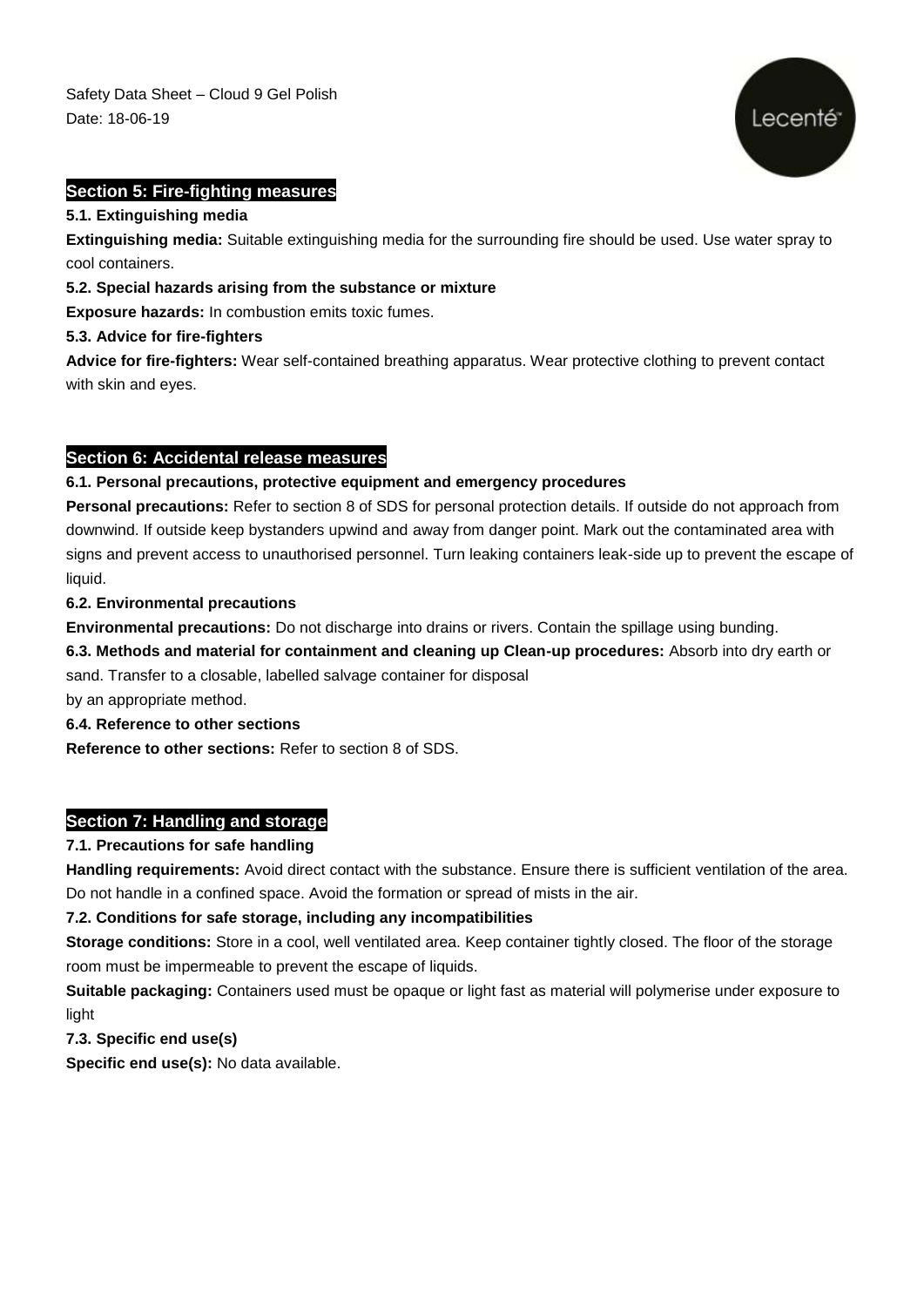Safety Data Sheet – Cloud 9 Gel Polish Date: 18-06-19



#### **Section 8: Exposure controls**

**Engineering measures:** Ensure there is sufficient ventilation of the area. The floor of the storage room must be impermeable to prevent the escape of liquids.

**Respiratory protection:** Self-contained breathing apparatus must be available in case of emergency.

**Hand protection: Protective gloves.** 

**Eye protection:** Safety glasses. Ensure eye bath is to hand.

**Skin protection:** Protective clothing. Remove immediately from skin.

Accidental ingestion: Harmful for health, seek medical attention.

# **Section 9: Physical and chemical properties**

**9.1. Information on basic physical and chemical properties State:** Liquid **Colour:** Holographic glitter **Odour:** Characteristic odour **Viscosity:** Viscous **PH:** 6.9 **[Density\(](app:ds:density)g/cm3):** 1.08 LD50>3000mg/kg **Storage temperature:** 8 - 28 ℃ **Flash point:** 105℃

#### **9.2. Other information**

**Other information:** No data available.

# **Section 10: Stability and reactivity**

# **10.1. Reactivity**

**Reactivity:** Stable under recommended transport or storage conditions.

**10.2. Chemical stability**

**Chemical stability:** Stable under normal conditions.

# **10.3. Possibility of hazardous reactions**

**Hazardous reactions:** Hazardous reactions will not occur under normal transport or storage conditions.

Decomposition may occur on exposure to conditions or materials listed below.

Polymerisation may occur on exposure to conditions or materials listed below.

#### **10.4. Conditions to avoid**

**Conditions to avoid:** Direct sunlight. Heat. Hot surfaces.

#### **10.5. Incompatible materials**

**Materials to avoid:** Strong oxidising agents. Strong acids.

# **10.6. Hazardous decomposition products**

**Haz. decomp. products:** In combustion emits toxic fumes.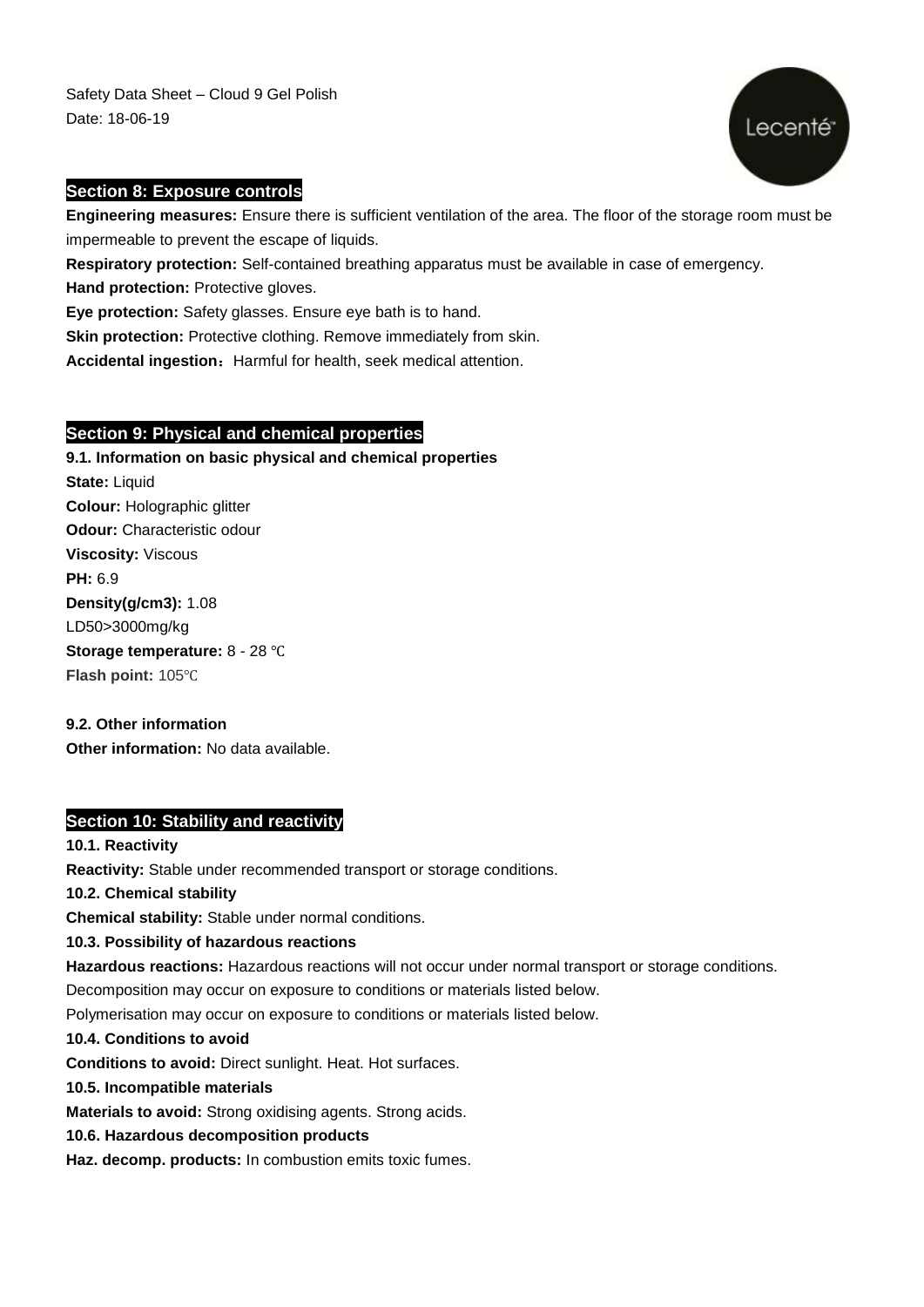Safety Data Sheet – Cloud 9 Gel Polish Date: 18-06-19



#### **Section 11: Toxicological information**

**11.1. Information on toxicological effects**

#### **Symptoms / routes of exposure**

**Skin contact:** There may be irritation and redness at the site of contact.

**Eye contact:** There may be irritation and redness. The eyes may water profusely.

**Ingestion:** There may be soreness and redness of the mouth and throat.

**Inhalation:** There may be irritation of the throat with a feeling of tightness in the chest. Exposure may cause coughing or wheezing.

**Delayed / immediate effects:** Immediate effects can be expected after short-term exposure.

# **Section 12: Ecological information**

**12.1. Toxicity Hazardous ingredients:** None **12.2. Persistence and degradability Persistence and degradability:** No data available. **12.3. Bio accumulative potential Bio accumulative potential:** No data available. **12.4. Mobility in soil Mobility:** No data available. **12.5. Results of PBT and vPvB assessment PBT identification:** This product is not identified as a PBT/vPvB substance. **12.6. Other adverse effects Other adverse effects:** Toxic to aquatic organisms.

# **Section 13: Disposal considerations**

#### **13.1. Waste treatment methods**

**Disposal operations:** Transfer to a suitable container and arrange for collection by specialised disposal company.

**NB:** The user's attention is drawn to the possible existence of regional or national regulations regarding disposal.

# **Section 14: Transport information**

**Transport class:** This product does not require a classification for transport.

#### **Section 15: Regulatory information**

**15.1. Safety, health and environmental regulations/legislation specific for the substance or mixture Specific regulations:** Not applicable.

**15.2. Chemical Safety Assessment**

**Chemical safety assessment:** A chemical safety assessment has not been carried out for the substance or the mixture by the supplier.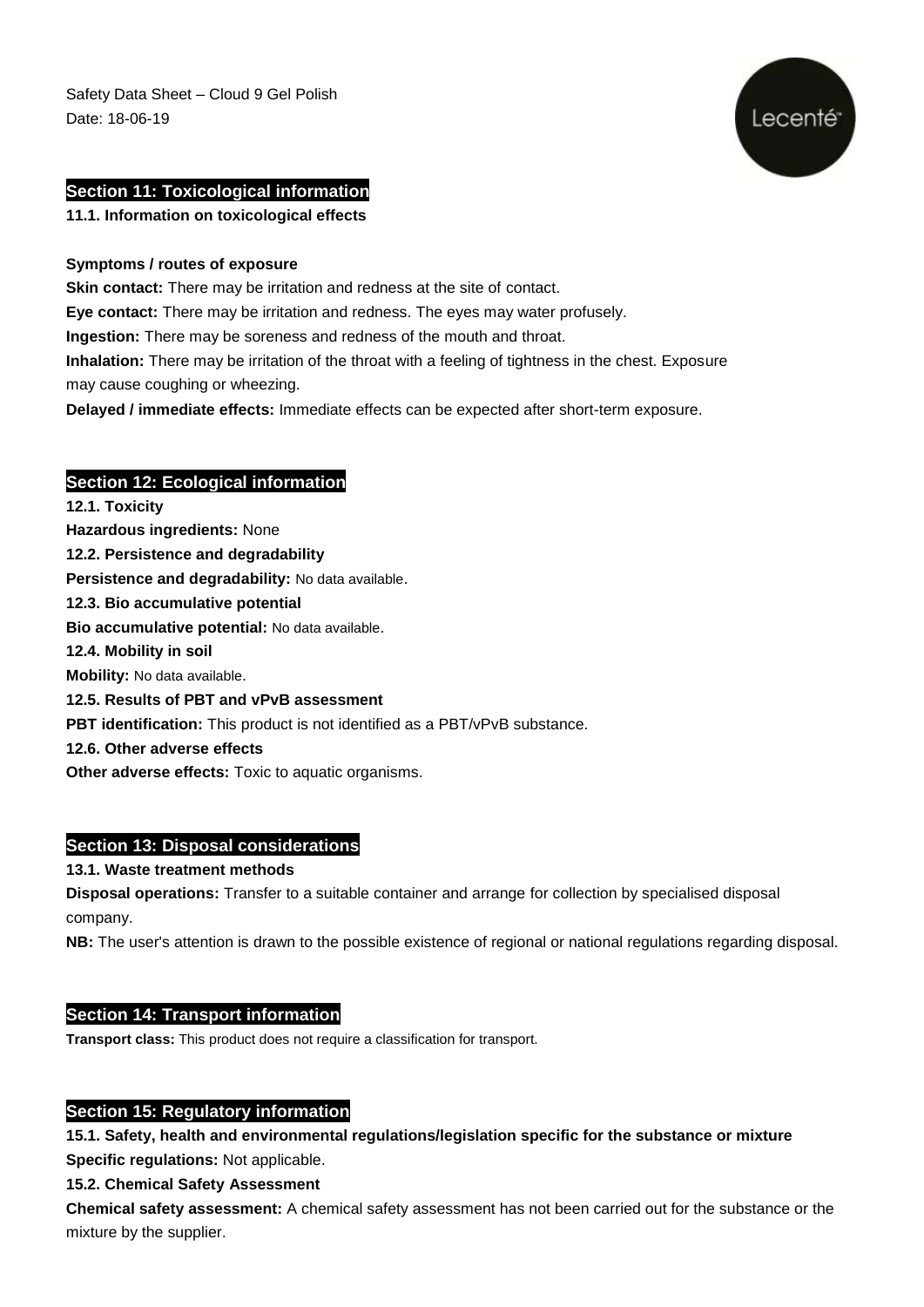Safety Data Sheet – Cloud 9 Gel Polish Date: 18-06-19



# **Section 16: Other information**

# **Other information**

**Other information:** This safety data sheet is prepared in accordance with Commission Regulation (EU) No 2015/830.

This safety data sheet is prepared in accordance with Commission Regulation (EC) No 1272/2008.

**Legal disclaimer:** The above information is believed to be correct but does not purport to be all inclusive and shall be used only as a guide. This company shall not be held liable for any damage resulting from handling or from contact with the above product.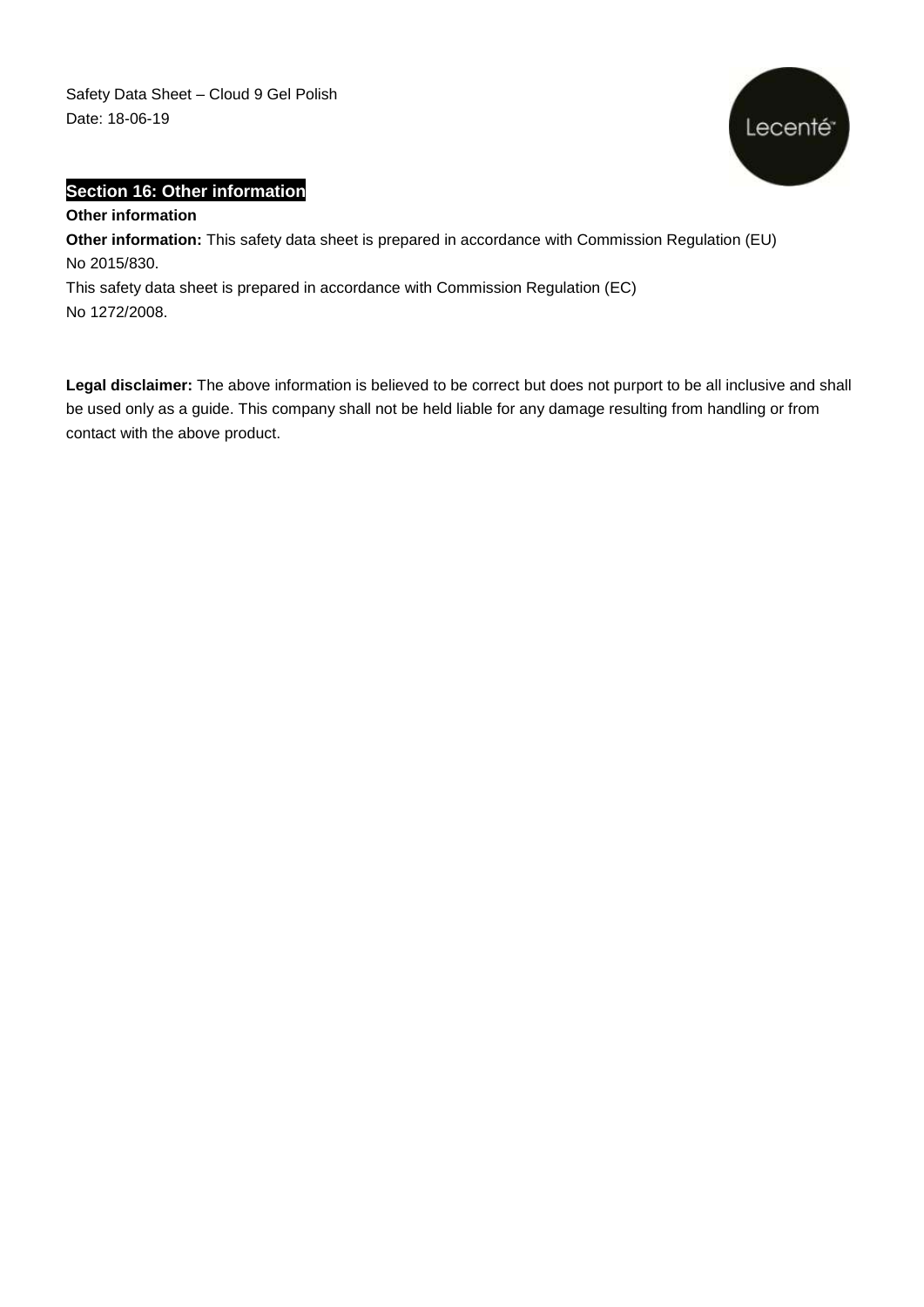# **Additional Information for users**

As with any professional nail system, we highly recommend users attend a Lecenté workshop or conversion course to get the best from our unique products.

Please find below things we feel are necessary to be aware of when working with Lecenté products.

Please keep this information to hand in case of fire, allergies etc.

All Lecenté products comply with Regulation EC 1223/2009 of the European Parliament and of the Council of 30 November 2009 on cosmetic products

All Lecenté gel products including base coat, top coat, colour/glitter coats etc should only be used on a healthy nail plate.

All Lecenté cleansers/acetones etc are to be used only on the nail plate and surrounding skin.

All Lecenté gels are classed as cosmetic products and are designed purely for changing the appearance of the nail plate and/or surface. All Lecenté nail gels must only be placed on the nail surface (natural or artificial) and must be removed immediately from skin to minimise risk of overexposure, sensitivity and/or allergic reactions. We highly recommend users work as hygienically as possible and carry out regular risk assessments.

It is recommended that users wear PPE during treatments for safest working practices. PPE may include the wearing of a face mask; suitable clothing that is not worn outside of a salon environment, gloves, protective eye protection etc.

To minimise any allergies or overexposure, we recommend any product that comes into contact with skin is removed immediately and washed well with soap and water.

If irritation of the skin occurs or if there is nail separation, please obtain medical advice.

All ingredients within the Lecenté gel polish range are classified as safe for use within nail gels and have been independently tested to gain CI/INCI numbers for use within cosmetic preparations.

All Lecenté products are manufactured according to Good Manufacturing Practices (GMP) and we do not perform any animal testing.

Each Lecenté gel product has its curing time on the label on each bottle which is relevant for use with the Lecenté Create light. A test certificate is attached for lamp compatibility. It is important that users understand that our tests were carried out under laboratory conditions where the lights were calibrated and confirmed to be true of their wattage/nm etc. We highly recommend that if users decide on using an alternative light source, it is properly calibrated to prevent service breakdown at a later date.

The responsible person for all Lecenté products is Maria Cientanni

In the event of any adverse reactions please notify Lecenté (Nail Perfection Ltd) on 01474 327770, [maria@lecente.com](mailto:maria@lecente.com) please have to hand product name, colour and batch code for all products used.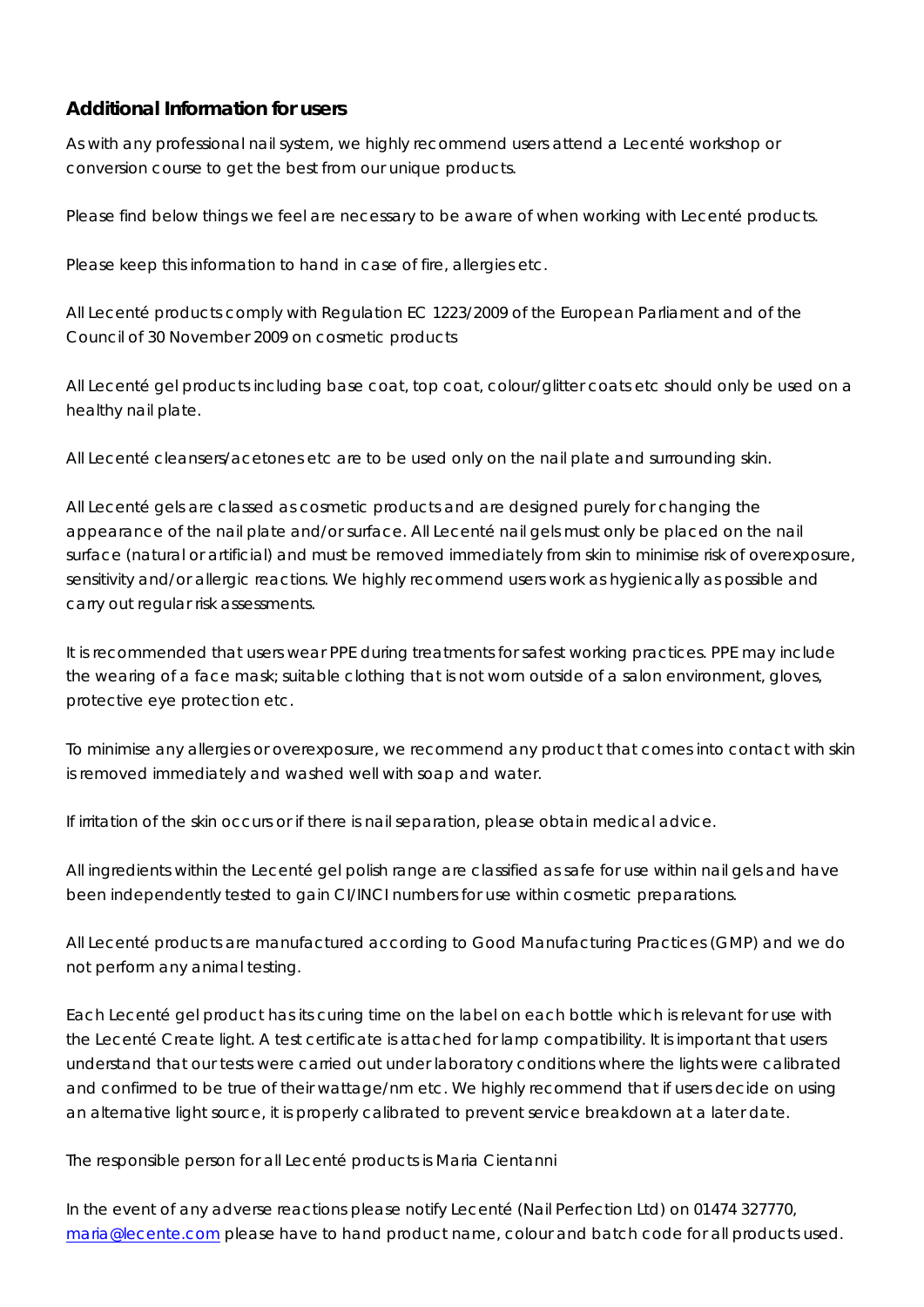The local trading standard office for Lecenté (Nail Perfection) is

Kent County Council Trading Standards PO Box 320 Ashford Kent TN24 8AS

Tel: 03454 04 05 06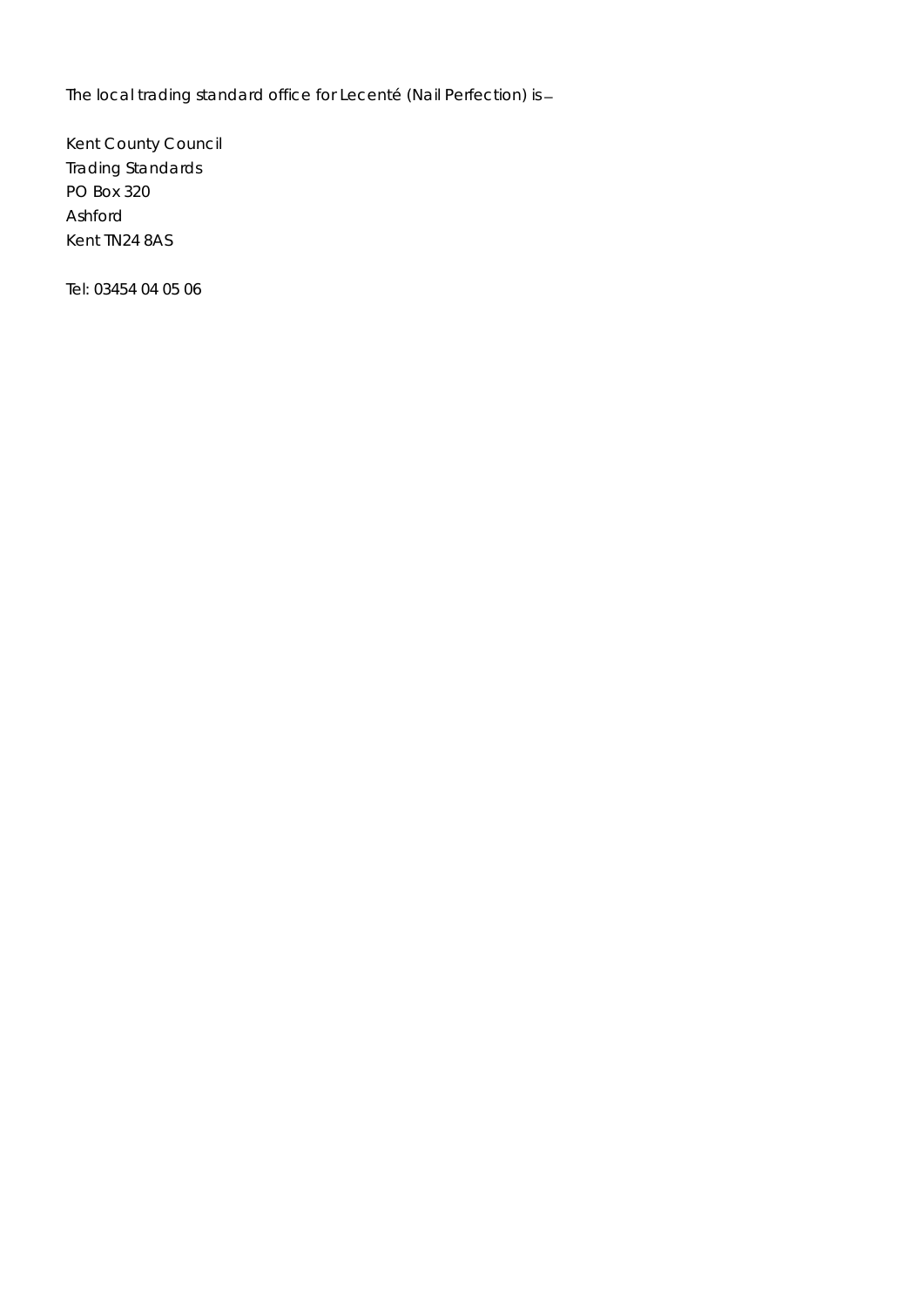# **Health & safety when working with the Lecenté Create system**

# Minimising overexposure and allergic reactions for the nail technician

Keep this in mind when working *These products are for nails, not for skin*

- Change desk towel after each part of the service
- Keep your work surface clean, wipe desks regularly
- Use full PPE when working including gloves, aprons, masks, goggles etc.
- Remove product immediately if it comes into contact with the skin
- Keep hair tied back to prevent it touching your client, touching wet product on the nails, gathering dust etc.
- Invest in an extraction unit as this will keep odours and dust to a safe level
- Dry wipe the inside of your lamp to make sure bulbs are kept clean and dust free
- Clean bottles regularly to prevent contamination
- Follow manufacturer's instructions. If necessary consult your PIF's etc on a regular basis to make sure you are working as safely as possible

# Minimising overexposure and allergic reactions for the client

- Do not allow your client to touch any part of their body once you have started the treatment,
- Make sure when they put their hand in the lamp nails sit as upright as possible,
- Remove any product that comes into contact with your clients skin immediately
- Use remover wraps instead of bowls of acetone.
- Assess the nails you are working on and perform a full client consultation on each treatment.
- Do not apply if the skin surrounding the nail is sore, inflamed or broken.

# General things to remember

- Reactions can happen anywhere on the body and can start any time
- Working in a clean environment will reduce yours and your clients risks over overexposure etc
- Allergic reactions can only occur if product is under cured, un-cured dust enters the body and if product touches the skin
- Allergic reactions are rare if manufacturers guidelines are followed, in the event of any reaction with any product, remove and seek medical advice
- Allergies are for life and can impact further on different areas of the body.